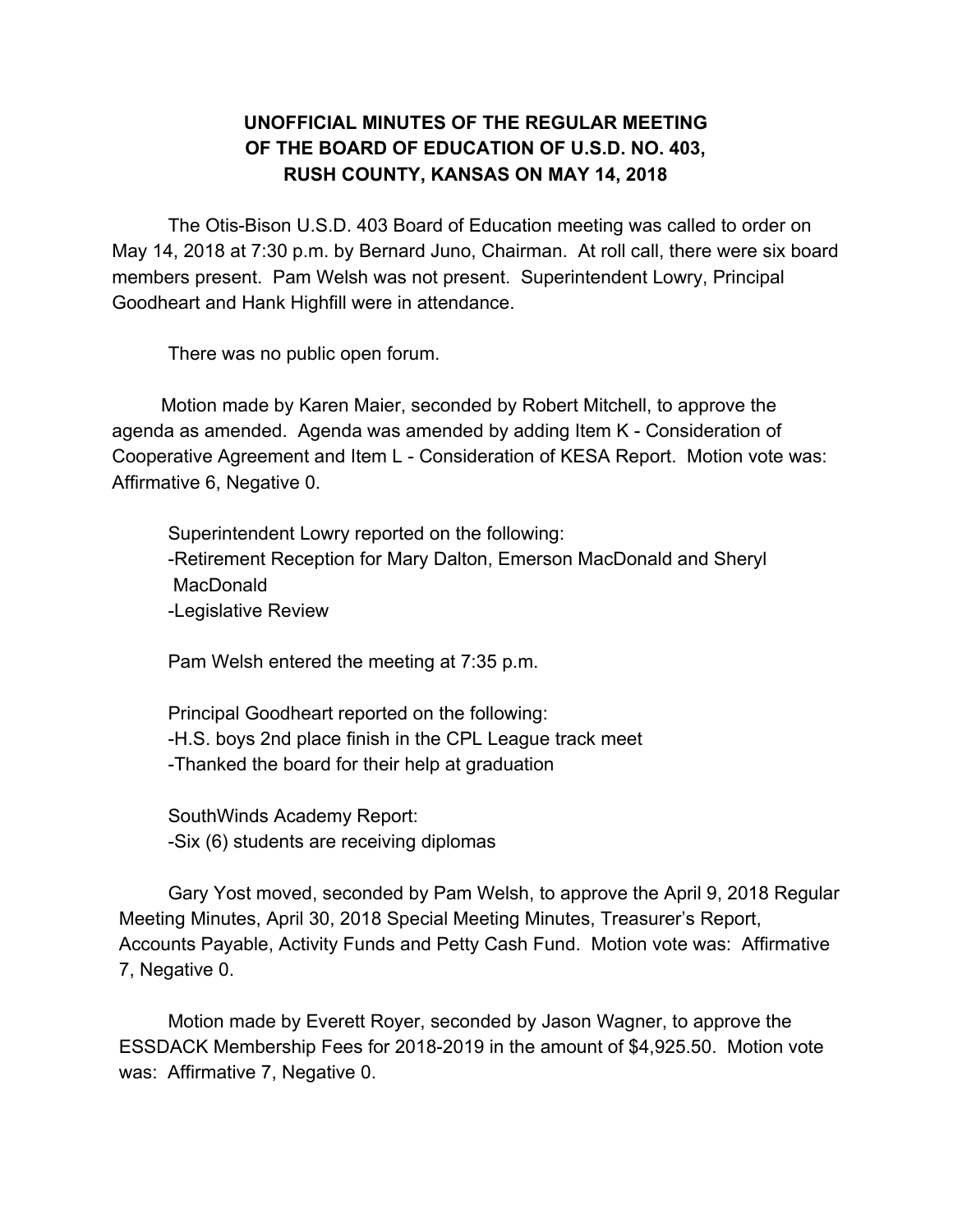Motion made by Gary Yost to approve the classified salary schedule as presented. Karen Maier seconded the motion. Motion vote was: Affirmative 7, Negative 0. (Classified Salary Schedule attached and hereto made a part of these minutes.)

Everett Royer moved to approve the Athletic Trainer Contract with Tammy Stout for 2018-2019. Motion seconded by Pam Welsh. Motion vote was: Affirmative 7, Negative 0.

Gary Yost moved, seconded by Robert Mitchel, to approve the Audit Engagement Letter with Gudenkauf & Malone, Inc. in the amount of \$6,000.00. Motion vote was: Affirmative 7, Negative 0.

Hank Highfill discussed with the board the purchase of technology equipment for the Elementary School. Gary Yost moved to approve the purchase of interactive televisions, mobile stands, WiFi modules and training in the amount of \$24,557.50. Jason Wagner seconded the motion. Motion vote was: Affirmative 7, Negative 0.

Superintendent Lowry discussed the insurance damages to vehicles and replacement of vehicles from the hail storm. Karen Maier moved to accept the insurance settlement for the vehicles as presented, place the Expedition up for sealed bids as is and have them due June 4, 2018 and also allow Superintendent Lowry to buy two (2) replacement vehicles for the District. Motion seconded by Pam Welsh. Motion vote was: Affirmative 7, Negative 0.

Motion made by Everett Royer, seconded by Robert Mitchell, to approve the bid from Carpet One for the gym area for \$35,000 and the library area for \$19,945. Motion vote was: Affirmative 7, Negative 0.

Motion made by Bernard Juno to go into executive session to discuss certified personnel positions, classified personnel positions and supplemental positions with Superintendent Lowry and Principal Goodheart for fifteen (15) minutes, pursuant to the non-elected personnel exception under the Kansas Open Meetings Act, and that we return to open meeting in the boardroom at 8:37 p.m. Gary Yost seconded the motion. Motion vote was: Affirmative 7, Negative 0.

The meeting was resumed at 8:37 p.m.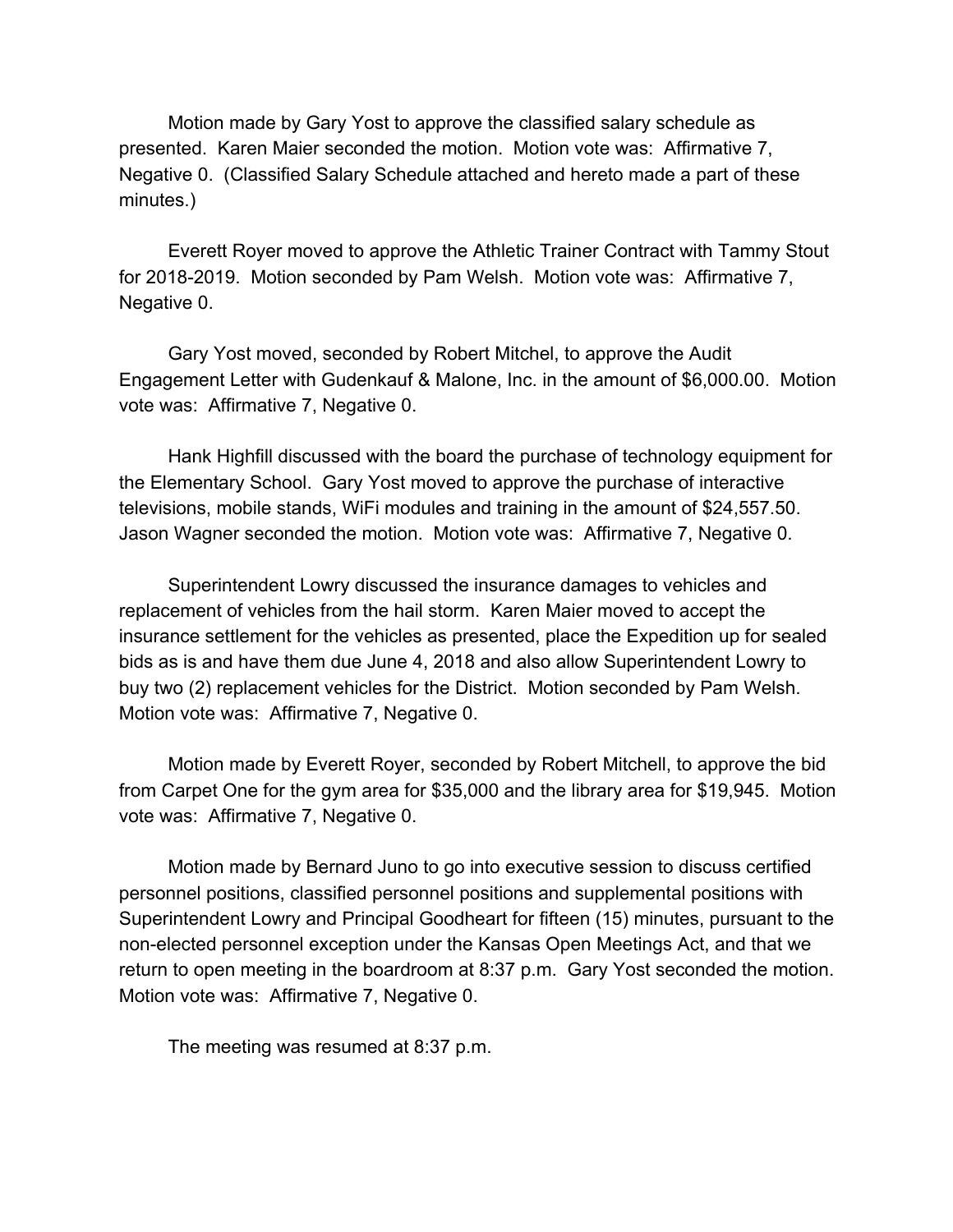Motion made by Gary Yost, seconded by Robert Mitchell, to go into executive session to discuss certified personnel positions, classified personnel positions and supplemental positions with Superintendent Lowry and Principal Goodheart for ten (10) minutes, pursuant to the non-elected personnel exception under the Kansas Open Meetings Act, and that we return to open meeting in the boardroom at 8:49 p.m. Motion vote was: Affirmative 7, Negative 0.

The meeting was resumed at 8:49 p.m.

Bernard Juno moved, seconded by Pam Welsh, to go into executive session to discuss certified personnel positions, classified personnel positions and supplemental positions with Superintendent Lowry and Principal Goodheart for ten (10) minutes, pursuant to the non-elected personnel exception under the Kansas Open Meetings Act, and that we return to open meeting in the boardroom at 8:59 p.m. Motion vote was: Affirmative 7, Negative 0.

The meeting was resumed at 8:59 p.m. The following motions were a result of the executive sessions.

Everett Royer moved, seconded by Gary Yost, to approve a contract for Ashley Brack as Elementary Instructor. Motion vote was: Affirmative 7, Negative 0.

Motion made by Karen Maier, seconded by Jason Wagner, to approve a contract for Jackie Schultz as a part-time art instructor. Motion vote was: Affirmative 7, Negative 0.

Jason Wagner moved, seconded by Pam Welsh, to approve the list of classified positions for the 2018-2019 school year as presented. Motion vote was: Affirmative 7, Negative 0.

Motion made by Karen Maier, seconded by Robert Mitchell, to approve the list of certified positions for the 2018-2019 school year as presented. Motion vote was: Affirmative 7, Negative 0.

Motion made by Karen Maier, seconded by Pam Welsh, to approve the supplemental positions for 2018-2019 as amended. Motion vote was: Affirmative 6, Negative 1. Negative vote cast by Gary Yost. (List of supplemental positions attached and hereby made a part of these minutes.)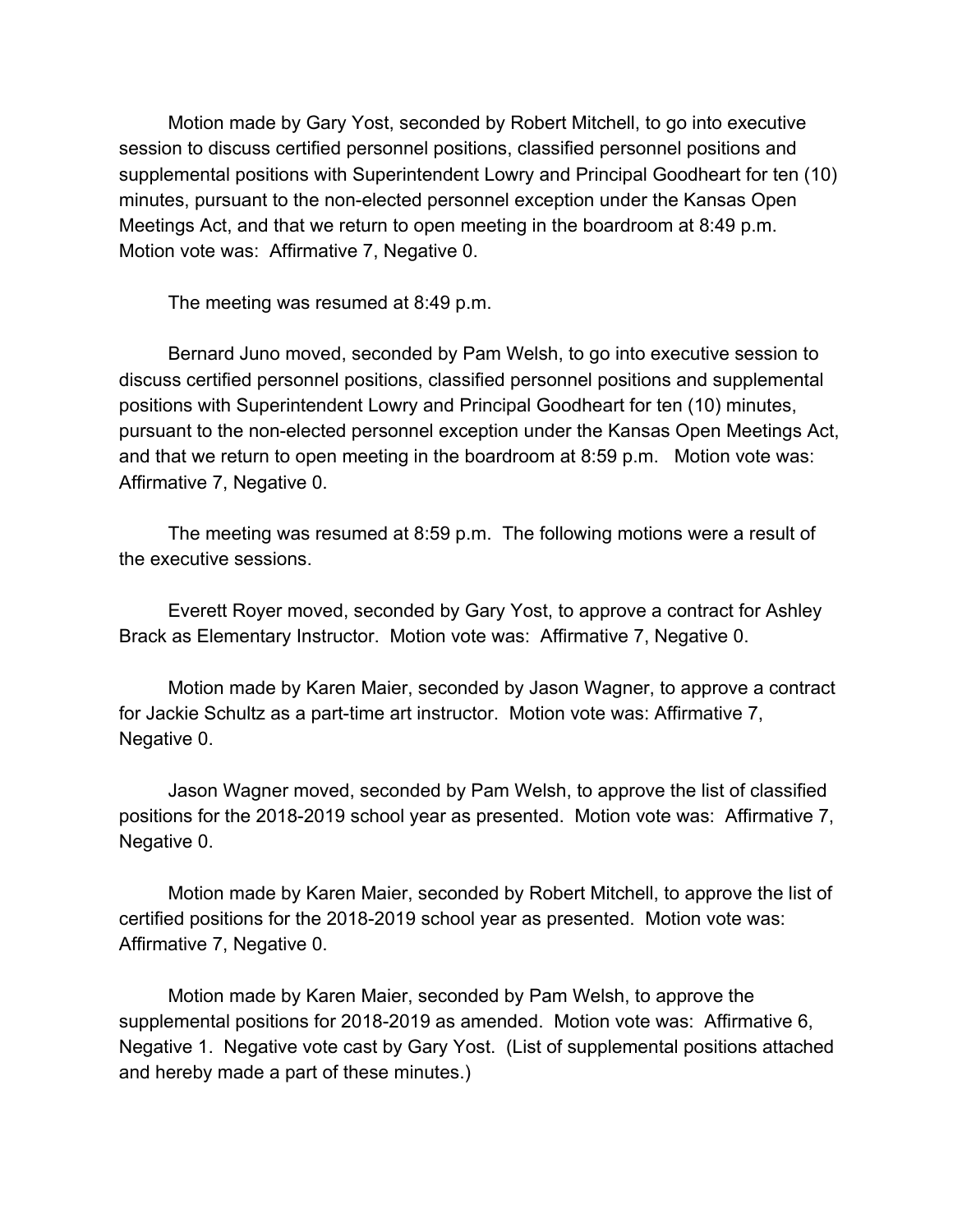There was no action taken on Jr./Sr. High School custodian position.

Motion made by Robert Mitchell, seconded by Jason Wagner, to approve Susan Croisant as a full-time summer custodian. Motion vote was: Affirmative 7, Negative 0.

Robert Mitchell moved, seconded by Everett Royer, to approve Jessica Funk as Summer School Aide. Motion vote was: Affirmative 7, Negative 0.

There was no action on Item J - Consideration of Negotiations

Motion made by Gary Yost, seconded by Pam Welsh, to enter into a cooperative agreement with LaCrosse for Cross Country to be part of the Otis-Bison team. Motion vote was: Affirmative 7, Negative 0.

Gary Yost moved, seconded by Karen Maier, to approve the KESA report as presented and adopt Relationships and Relevance as the district's 2 R's for this accreditation. Motion vote was: Affirmative 7, Negative 0.

Karen Maier moved, seconded by Everett Royer, to adjourn. Motion vote was: Affirmative 7, Negative 0.

\_\_\_\_\_\_\_\_\_\_\_\_\_\_\_\_\_\_\_\_\_\_\_\_\_\_\_\_\_\_\_\_ \_\_\_\_\_\_\_\_\_\_\_\_\_\_\_\_\_\_\_\_\_\_\_\_\_\_\_\_\_\_\_

The meeting was adjourned at 9:23 p.m.

Respectfully Submitted:

Chairperson Janice Pivonka, Clerk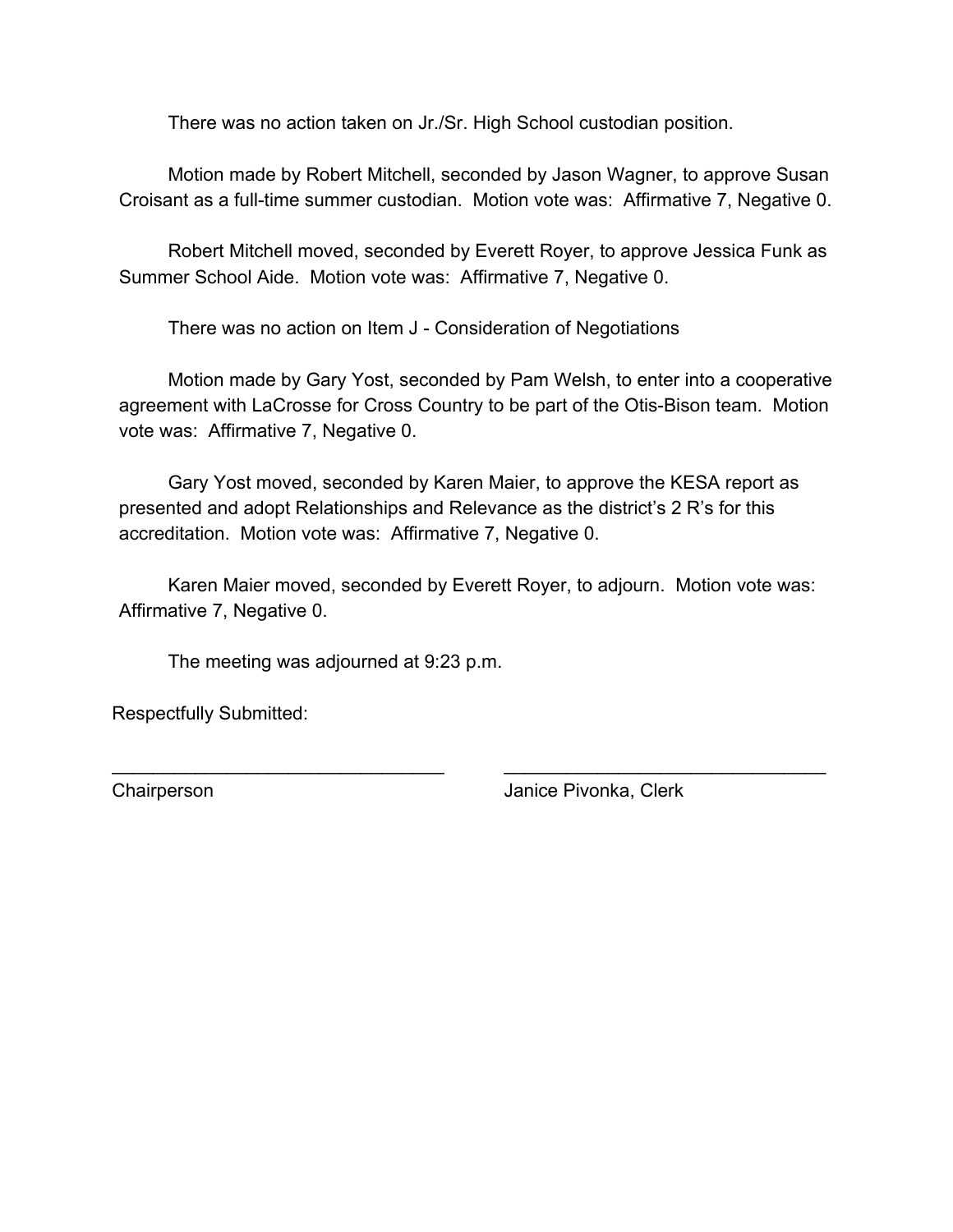## **OTIS-BISON HIGH SCHOOL ACTIVITY & CLUB SPONSORS 2018/19**

# **May 14, 2018**

|                                                                                            | <b>Mark Goodheart</b>  |
|--------------------------------------------------------------------------------------------|------------------------|
|                                                                                            | Annalee Crotinger      |
|                                                                                            | Cathy Ochs             |
|                                                                                            |                        |
| CHEERLEADERS -----------------------------Jenny McAllie, Kelsey Monahan, Brandi Gilpin     |                        |
|                                                                                            | Annalee Crotinger      |
| DECA (Distributive Education Clubs of America)---------------------                        | Maggie Robinson        |
|                                                                                            | Annalee Crotinger      |
|                                                                                            | Janelle Maier          |
|                                                                                            | <b>Stan/Shelly Ewy</b> |
|                                                                                            |                        |
|                                                                                            | Kris Hagans            |
|                                                                                            | <b>Janelle Maier</b>   |
|                                                                                            | Maggie Robinson        |
|                                                                                            | Jane Goodheart         |
|                                                                                            | Amy Blackburn          |
|                                                                                            | <b>Travis Starr</b>    |
|                                                                                            | <b>Curtis Little</b>   |
|                                                                                            | Janelle Maier          |
|                                                                                            | Julie Wagner           |
|                                                                                            | <b>Curtis Little</b>   |
|                                                                                            | <b>Kevin Bahr</b>      |
|                                                                                            | <b>Robert Trapp</b>    |
|                                                                                            | Stan Ewy               |
|                                                                                            | <b>Travis Starr</b>    |
|                                                                                            | Don Dewald             |
|                                                                                            | <b>Curtis Little</b>   |
| SUMMER WEIGHTS-----------------------------------Travis Starr/Curtis Little/Danny Zarzuzki |                        |
|                                                                                            | <b>Travis Starr</b>    |
|                                                                                            | Kris Hagans            |
|                                                                                            | Stan Ewy/Deb Erb       |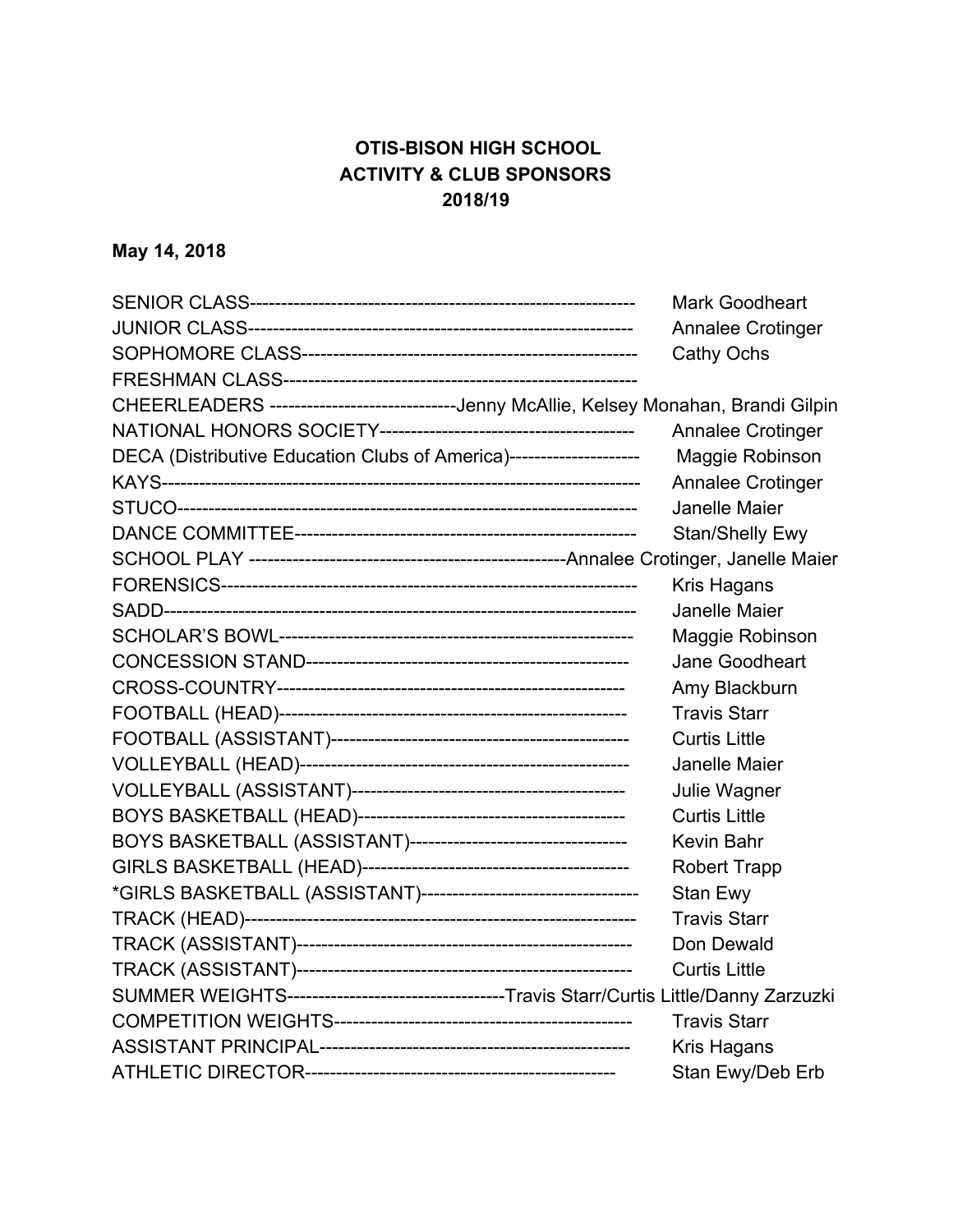## **Otis-Bison Junior High School Activity and Club Sponsorship 2018/19**

# **April 20, 2018**

| Stan Ewy                 |
|--------------------------|
| <b>Kathy Nelson</b>      |
| Amy Blackburn            |
|                          |
| <b>Annalee Crotinger</b> |
| Heidi Oetken             |
|                          |
|                          |
|                          |

Prepared: 4/20/18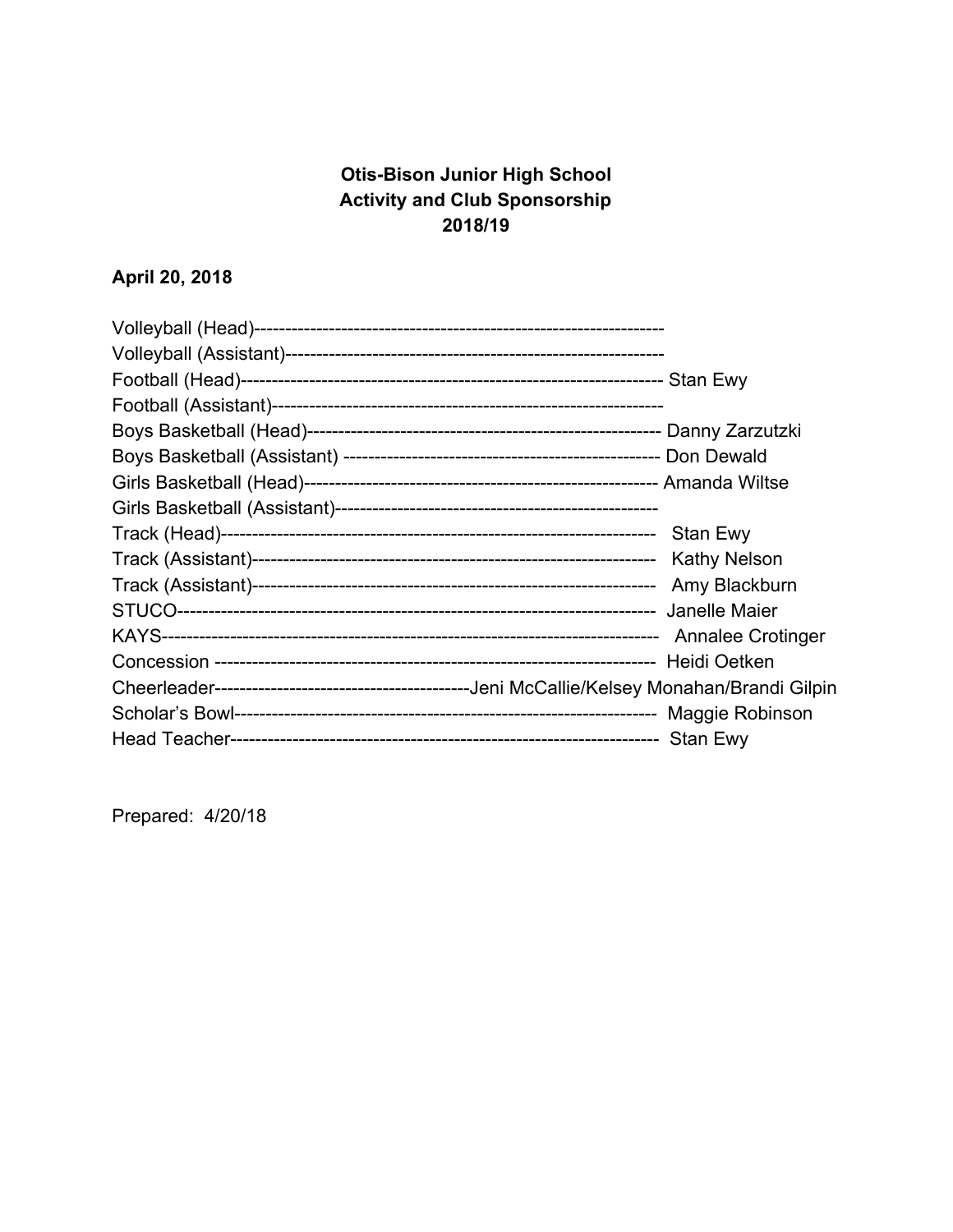#### **USD 403 SALARY SCHEDULE 2018-19**

| <b>BUS DRIVERS:</b>                                      |                    |
|----------------------------------------------------------|--------------------|
| Base Run                                                 | \$900.00 Per Month |
| Experience---\$15.50/year                                |                    |
| Athletic Run:                                            | \$20.00 Per Run    |
|                                                          |                    |
| Special Education Route to Great Bend: Base + Experience |                    |

Special Education Route to Great Bend: Extra noon run: \$336.00 Per Month

\* Activity trips 8 hrs. and over are \$9.20/hour. Under 8 hours \$65.00/run.

\*\* In-district activity runs \$15.00

\*\*\* Attendance at district safety meetings: \$9.20/mtg.

\*\*\*\* \$80.00 Annual Electricity Allowance Payable in April

\*\*\*\*\* Wash Bus-29 passenger or larger: \$30.00

#### COOKS, CUSTODIANS, SECRETARIES, PARA-PROFESSIONALS

1ST YEAR: \$10.00 6TH YEAR: \$10.50 11TH YEAR: \$11.05 16TH YEAR: \$11.80 2ND YEAR: \$10.10 7TH YEAR: \$10.60 12TH YEAR: \$11.20 17TH YEAR: \$11.95 3RD YEAR: \$10.20 8TH YEAR: \$10.70 13TH YEAR: \$11.35 18TH YEAR: \$12.10 4TH YEAR: \$10.30 9TH YEAR: \$10.80 14TH YEAR: \$11.50 19TH YEAR: \$12.25 5TH YEAR: \$10.40 10TH YEAR: \$10.90 15TH YEAR: \$11.65 20TH YEAR: \$12.40 \*\*ADDITIONAL INCREASE OF \$0.15 PER YEAR ON 21ST YEAR AND THEREAFTER FOR EXPERIENCE

HEAD COOK: If supervising 2 or more employees, an additional \$.20 will be added to the hourly rate.

SUBSTITUTE: Cooks, Custodians, Secretaries, Pre-School \$9.20/hour

Bus Drivers \$25.00/Run

SUBSTITUTE: Teachers \$95.00/day - - or,

6th consecutive day forward to be determined by base salary

PRE-SCHOOL TEACHER: \$16.35/Hour